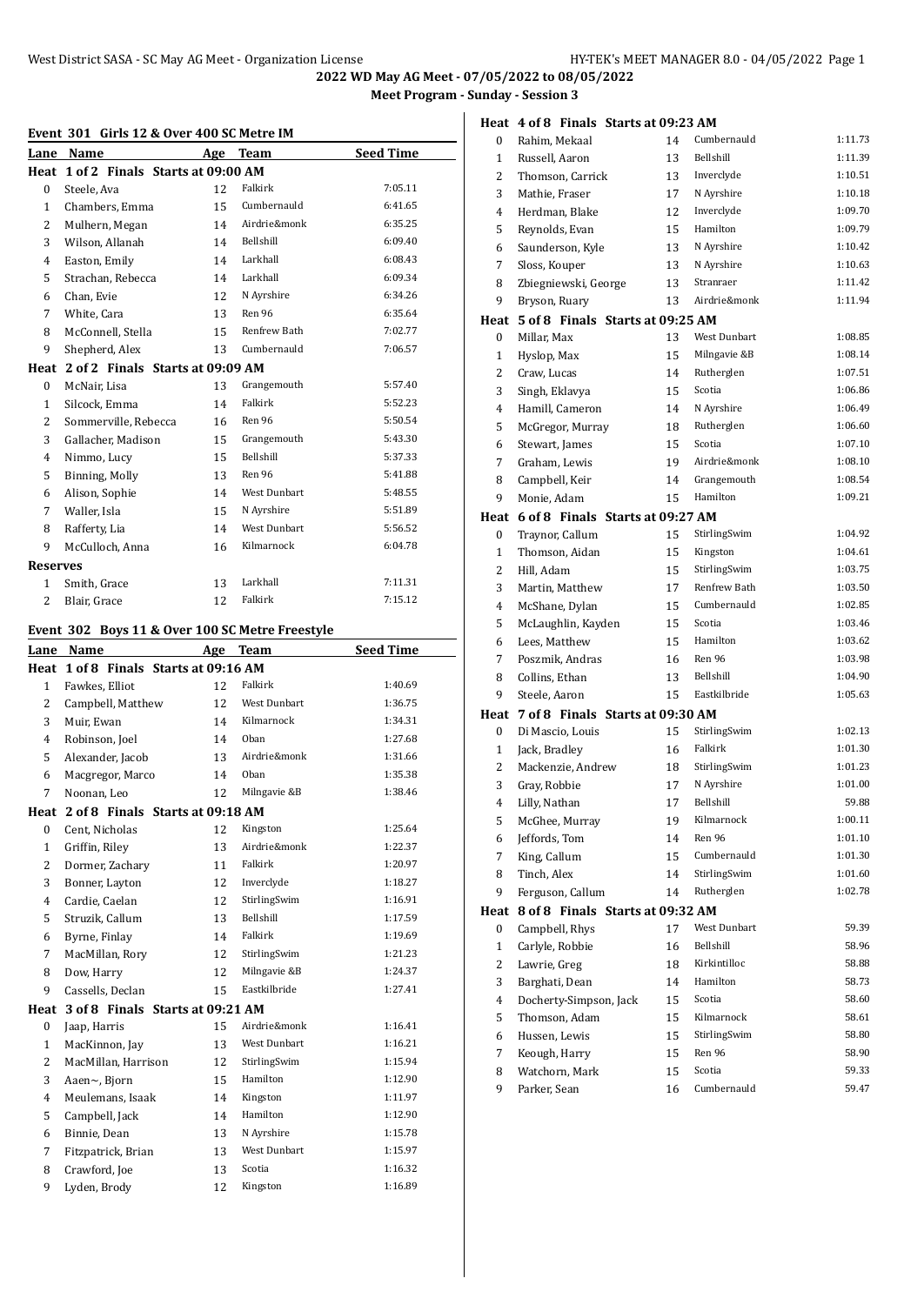**2022 WD May AG Meet - 07/05/2022 to 08/05/2022 Meet Program - Sunday - Session 3**

| Event 303 Girls 11 & Over 100 SC Metre Freestyle |                                       |    |              |                  |
|--------------------------------------------------|---------------------------------------|----|--------------|------------------|
| Lane                                             | Name                                  |    | Age Team     | <b>Seed Time</b> |
|                                                  | Heat 1 of 8 Finals Starts at 09:34 AM |    |              |                  |
| 0                                                | Armstrong, Sarah                      | 16 | Grangemouth  | 1:22.33          |
| $\mathbf{1}$                                     | Homfray, Astrid                       | 15 | StirlingSwim | 1:18.90          |
| 2                                                | Campbell, Erin                        | 15 | Bellshill    | 1:18.24          |
| 3                                                | Kay, Eva                              | 13 | Eastkilbride | 1:17.63          |
| 4                                                | Henderson, Morven                     | 15 | Falkirk      | 1:17.51          |
| 5                                                | Mclaughlin, Lucy                      | 13 | Inverclyde   | 1:17.53          |
| 6                                                | Colvin. Chloe-Ann                     | 15 | Scotia       | 1:17.78          |
| 7                                                | Brown, Emma                           | 15 | Kirkintilloc | 1:18.70          |
| 8                                                | Millar, Emily                         | 16 | Airdrie&monk | 1:21.70          |
| 9                                                | Pilkington~, Laura                    | 25 | Grangemouth  | 1:42.00          |
|                                                  | Heat 2 of 8 Finals Starts at 09:36 AM |    |              |                  |
| 0                                                | Lochery, Erin                         | 12 | Stranraer    | 1:16.15          |
| $\mathbf{1}$                                     | McGuire, Emily                        | 12 | N Ayrshire   | 1:15.00          |
| 2                                                | Hall, Ellie                           | 13 | Milngavie &B | 1:14.74          |
| 3                                                | Hixon, Iona                           | 13 | Milngavie &B | 1:14.53          |
| 4                                                | Henderson, Siubhan                    | 15 | Rutherglen   | 1:13.95          |
| 5                                                | Brooks, Niamh                         | 13 | Eastkilbride | 1:14.09          |
| 6                                                | Murray, Brooke                        | 16 | Hamilton     | 1:14.55          |
| 7                                                | Brown, Lara                           | 16 | Airdrie&monk | 1:14.90          |
| 8                                                | Aitkenhead, Jenna                     | 13 | Renfrew Bath | 1:15.68          |
| 9                                                | Smith, Grace                          | 13 | Larkhall     | 1:17.46          |
|                                                  | Heat 3 of 8 Finals Starts at 09:39 AM |    |              |                  |
| 0                                                | Robinson, Lily                        | 13 | Oban         | 1:13.14          |
| $\mathbf{1}$                                     | Kelly, Anna                           | 16 | Hamilton     | 1:13.09          |
| 2                                                | Black, Amy                            | 14 | Bo'ness      | 1:12.58          |
| 3                                                | Fair, Eva                             | 15 | Milngavie &B | 1:12.28          |
| 4                                                | Gallacher, Ava                        | 14 | Falkirk      | 1:12.00          |
| 5                                                | Gibbons, Sophie                       | 14 | Milngavie &B | 1:12.17          |
| 6                                                | Tallen, Natasha                       | 16 | Kingston     | 1:12.47          |
| 7                                                | MacKenzie, Isla                       | 14 | Falkirk      | 1:12.77          |
| 8                                                | Pringle, Chloe                        | 14 | Rutherglen   | 1:13.11          |
| 9                                                | White, Kathryn                        | 15 | Kilmarnock   | 1:13.31          |
|                                                  | Heat 4 of 8 Finals Starts at 09:41 AM |    |              |                  |
| 0                                                | Stuart, Kate                          | 13 | N Ayrshire   | 1:11.50          |
| 1                                                | Young, Carla                          | 15 | N Ayrshire   | 1:11.17          |
| $\mathbf{z}$                                     | Mungall, Lucy                         | 15 | Hamilton     | 1:10.84          |
| 3                                                | Gillies, Katie                        | 13 | Renfrew Bath | 1:10.60          |
| 4                                                | Conway, Kirsty                        | 14 | Inverclyde   | 1:10.44          |
| 5                                                | McAnkrah, Brodie                      | 13 | Milngavie &B | 1:10.55          |
| 6                                                | McInnes, Ruby                         | 12 | N Ayrshire   | 1:10.62          |
| 7                                                | Muir, Monica                          | 14 | Rutherglen   | 1:11.04          |
| 8                                                | Lindsay, Hannah                       | 14 | Hamilton     | 1:11.37          |
| 9                                                | Peckover, Lauren                      | 15 | N Ayrshire   | 1:11.93          |
| Heat                                             | 5 of 8 Finals Starts at 09:43 AM      |    |              |                  |
| 0                                                | McLeod, Lucy                          | 15 | Grangemouth  | 1:09.60          |
| $\mathbf{1}$                                     | Falconer, Erin                        | 16 | Bellshill    | 1:09.56          |
| 2                                                | McAuley, Evan                         | 14 | Airdrie&monk | 1:09.37          |
| 3                                                | McGavin, Rachel                       | 14 | Hamilton     | 1:09.18          |
| $\overline{4}$                                   | Dawson, Emily                         | 13 | Milngavie &B | 1:08.84          |
| 5                                                | Mahon, Olivia                         | 15 | Kirkintilloc | 1:09.15          |
| 6                                                | Strachan, Rebecca                     | 14 | Larkhall     | 1:09.34          |
| 7                                                | Beetham, Anna                         | 13 | Bo'ness      | 1:09.48          |
| 8                                                | Gardner, Samantha                     | 17 | Ren 96       | 1:09.56          |
| 9                                                | Thomson, Abigail                      | 18 | Kingston     | 1:10.37          |
|                                                  |                                       |    |              |                  |

|                                                 | Heat 6 of 8 Finals Starts at 09:45 AM |    |                  |         |
|-------------------------------------------------|---------------------------------------|----|------------------|---------|
| 0                                               | Rafferty, Lia                         | 14 | West Dunbart     | 1:08.54 |
| $\mathbf{1}$                                    | Murphy, Jenna                         | 15 | Bellshill        | 1:08.47 |
| 2                                               | Duncan, Neve                          | 14 | Kirkintilloc     | 1:08.03 |
| 3                                               | Semple, Chloe                         | 13 | Rutherglen       | 1:07.97 |
| 4                                               | Patmore, Darby                        | 14 | Cumbernauld      | 1:07.79 |
| 5                                               | Henderson, Iona                       | 15 | Rutherglen       | 1:07.88 |
| 6                                               | Haak, Amelie                          | 16 | Scotia           | 1:08.00 |
| 7                                               | Matchett, Zoe                         | 15 | N Ayrshire       | 1:08.28 |
| 8                                               | Dickson, Kaysey                       | 12 | Rutherglen       | 1:08.50 |
| 9                                               | Barton, Millie                        | 14 | Bellshill        | 1:08.69 |
|                                                 | Heat 7 of 8 Finals Starts at 09:47 AM |    |                  |         |
| 0                                               | Vause, Robyn                          | 15 | Grangemouth      | 1:07.73 |
| $\mathbf{1}$                                    | Hunter, Ellie                         | 15 | Cumbernauld      | 1:07.31 |
| 2                                               | Barrowman, Emma                       | 15 | Stranraer        | 1:06.83 |
| 3                                               | Stewart, Loren                        | 15 | StirlingSwim     | 1:06.50 |
| 4                                               | Frame, Caitlin                        | 15 | Grangemouth      | 1:06.36 |
| 5                                               | Campbell, Amelia                      | 15 | StirlingSwim     | 1:06.42 |
| 6                                               | Kirk, Chloe                           | 13 | Milngavie &B     | 1:06.60 |
| 7                                               | Weir, Victoria                        | 14 | Falkirk          | 1:07.20 |
| 8                                               | Silcock, Emma                         | 14 | Falkirk          | 1:07.51 |
| 9                                               | Sommerville, Rebecca                  | 16 | Ren 96           | 1:07.74 |
|                                                 | Heat 8 of 8 Finals Starts at 09:50 AM |    |                  |         |
| 0                                               | MacDonald, Megan                      | 15 | StirlingSwim     | 1:06.22 |
| $\mathbf{1}$                                    | Alison, Sophie                        | 14 | West Dunbart     | 1:05.55 |
| $\overline{2}$                                  | Montgomery, Tara                      | 16 | StirlingSwim     | 1:05.00 |
| 3                                               | Gumbrell, Cara                        | 15 | Ren 96           | 1:04.44 |
| 4                                               | Cent, Rebekah                         | 16 | Kingston         | 1:03.10 |
| 5                                               | Gallacher, Madison                    | 15 | Grangemouth      | 1:04.30 |
| 6                                               | Gibb, Mirren                          | 14 | Stranraer        | 1:04.62 |
| 7                                               | Coulter, Erin                         | 14 | Hamilton         | 1:05.10 |
| 8                                               | Hardie, Sophie                        | 15 | Stranraer        | 1:06.20 |
| 9                                               | Hill, Abigail                         | 15 | Milngavie &B     | 1:06.25 |
| <b>Reserves</b>                                 |                                       |    |                  |         |
| $\mathbf{1}$                                    | Herdman, Lois                         | 14 | Inverclyde       | 1:13.15 |
| 2                                               | Rogerson, Gemma                       | 14 | Cumbernauld      | 1:13.35 |
| 3                                               | Ware, Iris                            | 13 | Rutherglen       | 1:17.79 |
| $\overline{4}$                                  | Telfer, Ellie                         | 12 | Larkhall         | 1:18.38 |
| 5                                               | Cuthbertson, Emma                     | 15 | <b>Bellshill</b> | 1:20.64 |
| 6                                               | McCluskey, Alex                       | 15 | Airdrie&monk     | 1:29.96 |
| Event 304 Boys 11 & Over 200 SC Metre Butterfly |                                       |    |                  |         |

| Lane         | Name                                  | Age | <b>Team</b>  | <b>Seed Time</b> |
|--------------|---------------------------------------|-----|--------------|------------------|
|              | Heat 1 of 2 Finals Starts at 09:52 AM |     |              |                  |
| 3            | Stevenson, Ruaraidh                   | 11  | Falkirk      | 3:33.56          |
| 4            | MacKinnon, Jay                        | 13  | West Dunbart | 3:33.37          |
| 5            | Fitzpatrick, Brian                    | 13  | West Dunbart | 3:33.56          |
| Heat         | 2 of 2 Finals Starts at 09:56 AM      |     |              |                  |
| 0            | Singh, Eklavya                        | 15  | Scotia       | 2:56.73          |
| $\mathbf{1}$ | Geddes, Caleb                         | 14  | Bellshill    | 2:50.71          |
| 2            | Black, Alex                           | 16  | Bo'ness      | 2:49.10          |
| 3            | Stevenson, Ewan                       | 14  | Falkirk      | 2:39.12          |
| 4            | Stewart, Ethan                        | 16  | Hamilton     | 2:35.49          |
| 5            | McLaughlin, Kayden                    | 15  | Scotia       | 2:37.00          |
| 6            | Watson, Ewan                          | 14  | Renfrew Bath | 2:40.15          |
| 7            | Gill, Cameron                         | 15  | Grangemouth  | 2:50.20          |
| 8            | Keough, Harry                         | 15  | Ren 96       | 2:53.30          |
| 9            | Traynor, Kenneth                      | 13  | Eastkilbride | 3:01.22          |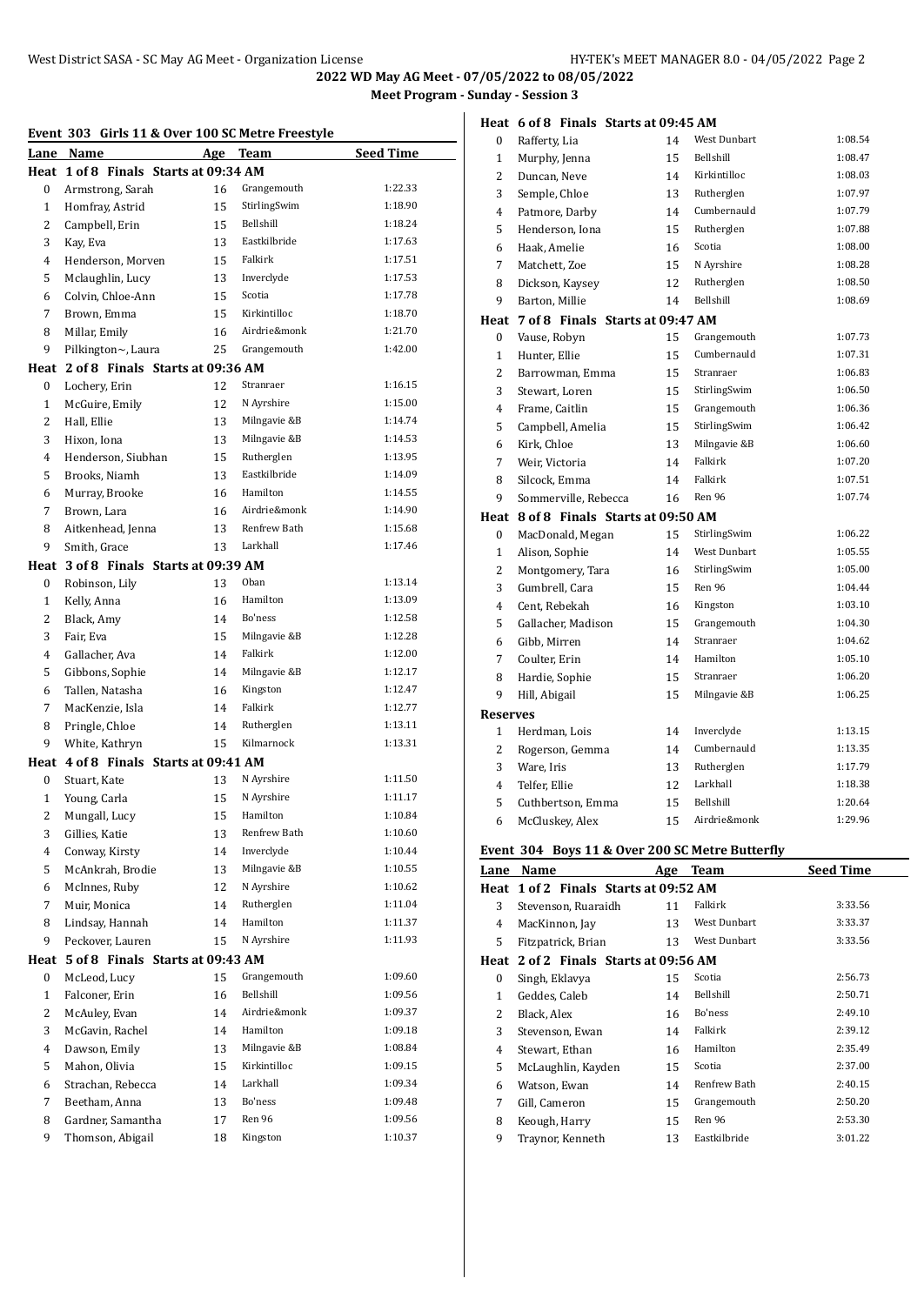**2022 WD May AG Meet - 07/05/2022 to 08/05/2022 Meet Program - Sunday - Session 3**

#### **Heat 4 of 5 Finals Starts at 10:16 AM**

|                | Event 305 Girls 11 & Over 200 SC Metre Butterfly |            |                            |                  |
|----------------|--------------------------------------------------|------------|----------------------------|------------------|
|                | Lane Name                                        | <b>Age</b> | <b>Team</b>                | <b>Seed Time</b> |
|                | Heat 1 of 2 Finals Starts at 10:00 AM            |            |                            |                  |
| 3              | Brackenridge, Ava                                | 14         | Cumbernauld                | 4:07.70          |
| 4              | Maling, Rebecca                                  | 11         | Bellshill                  | 3:38.67          |
| 5              | Singh, Ekavira                                   | 12         | Scotia                     | 3:57.90          |
|                | Heat 2 of 2 Finals Starts at 10:05 AM            |            |                            |                  |
| 0              | McCardie, Honor                                  | 12         | Inverclyde                 | 3:35.54          |
| $\mathbf{1}$   | McGavin, Charlotte                               | 12         | Hamilton                   | 3:29.77          |
| $\overline{2}$ | Brown, Sophie                                    | 13         | Eastkilbride               | 3:20.96          |
| 3              | Chan. Caelin                                     | 14         | N Ayrshire                 | 2:51.89          |
| 4              | Taylor, Mia                                      | 15         | Falkirk                    | 2:48.11          |
| 5              | Crawford, Zoe                                    | 15         | Falkirk                    | 2:50.47          |
| 6              | Binnie, Emma                                     | 13         | N Ayrshire                 | 3:11.85          |
| 7              | Harden, Zoe                                      | 14         | Kirkintilloc               | 3:28.90          |
| 8              | Stewart, Autumn                                  | 14         | Hamilton                   | 3:32.93          |
|                |                                                  |            |                            |                  |
|                | Event 306 Boys 11 & Over 50 SC Metre Backstroke  |            |                            |                  |
|                | Lane Name                                        |            | Age Team                   | <b>Seed Time</b> |
|                | Heat 1 of 5 Finals Starts at 10:10 AM            |            |                            |                  |
| 0              | Campbell, Matthew                                | 12         | West Dunbart               | 51.08            |
| $\mathbf{1}$   | McCluskey, Cole                                  | 12         | Kilmarnock                 | 47.78            |
| $\overline{2}$ | Macgregor, Marco                                 | 14         | Oban                       | 45.23            |
| 3              | Aaen~, Bjorn                                     | 15         | Hamilton                   | 45.11            |
| 4              | Fawkes, Elliot                                   | 12         | Falkirk                    | 44.75            |
| 5              | McEwan, Samuel                                   | 11         | Cumbernauld                | 44.83            |
| 6              | Bryson, Ruary                                    | 13         | Airdrie&monk               | 45.13            |
| 7              | Dormer, Zachary                                  | 11         | Falkirk                    | 46.66            |
| 8              | Cunningham, John                                 | 14         | Airdrie&monk               | 48.34            |
| 9              | Noonan, Leo                                      | 12         | Milngavie &B               | 51.29            |
|                | Heat 2 of 5 Finals Starts at 10:12 AM            |            |                            |                  |
| 0              | Traynor, Callum                                  | 15         | StirlingSwim               | 43.68            |
| $\mathbf{1}$   | Lyden, Brody                                     | 12         | Kingston                   | 42.46            |
| $\overline{2}$ | Neilson, Euan                                    | 13         | Cumbernauld                | 41.70            |
| 3              | Cardie, Caelan                                   | 12         | StirlingSwim               | 40.98            |
| 4              | MacMillan, Harrison                              | 12         | StirlingSwim               | 40.78            |
| 5              | MacKinnon, Jay                                   | 13         | West Dunbart               | 40.89            |
| 6              | Bonner, Layton                                   | 12         | Inverclyde                 | 41.50            |
| 7              | Crawford, Joe                                    | 13         | Scotia                     | 42.42            |
| 8              | Struzik, Callum                                  | 13         | Bellshill                  | 43.09            |
| 9              | MacMillan, Rory                                  | 12         | StirlingSwim               | 43.79            |
|                | 3 of 5 Finals Starts at 10:14 AM                 |            |                            |                  |
| Heat           | Fitzpatrick, Brian                               | 13         | West Dunbart               | 40.35            |
| 0              |                                                  |            | N Ayrshire                 | 39.96            |
| $\mathbf{1}$   | Saunderson, Kyle                                 | 13         |                            |                  |
| $\overline{c}$ | McGregor, Murray                                 | 18         | Rutherglen<br>Airdrie&monk | 39.83<br>38.47   |
| 3              | Graham, Lewis                                    | 19         |                            |                  |
| 4              | Thomson, Aidan                                   | 15         | Kingston                   | 37.00            |
| 5              | Thomson, Carrick                                 | 13         | Inverclyde                 | 37.40            |
| 6              | Steele, Aaron                                    | 15         | Eastkilbride               | 38.66            |
| 7              | Jaap, Harris                                     | 15         | Airdrie&monk               | 39.84            |
| 8              | Zbiegniewski, George                             | 13         | Stranraer                  | 40.20            |
| 9              | Robinson, Joel                                   | 14         | Oban                       | 40.41            |

| 0               | Watchorn, Mark                   | 15 | Scotia              | 36.38 |
|-----------------|----------------------------------|----|---------------------|-------|
| $\mathbf{1}$    | Poszmik, Andras                  | 16 | Ren 96              | 35.76 |
| 2               | Millar, Max                      | 13 | <b>West Dunbart</b> | 34.89 |
| 3               | Ferguson, Jake                   | 14 | Grangemouth         | 34.66 |
| 4               | Tinch, Alex                      | 14 | StirlingSwim        | 33.80 |
| 5               | Di Mascio, Louis                 | 15 | StirlingSwim        | 34.50 |
| 6               | Herdman, Blake                   | 12 | Inverclyde          | 34.80 |
| 7               | Campbell, Keir                   | 14 | Grangemouth         | 35.50 |
| 8               | Hyslop, Max                      | 15 | Milngavie &B        | 36.37 |
| 9               | Campbell, Jack                   | 14 | Hamilton            | 36.40 |
| Heat            | 5 of 5 Finals Starts at 10:18 AM |    |                     |       |
| $\mathbf{0}$    | Collins, Ethan                   | 13 | Bellshill           | 33.44 |
| 1               | Hill, Adam                       | 15 | StirlingSwim        | 33.17 |
| 2               | Skinner, Gregor                  | 16 | Bo'ness             | 32.92 |
| 3               | Black, Alex                      | 16 | Bo'ness             | 32.80 |
| 4               | Gill, Cameron                    | 15 | Grangemouth         | 32.50 |
| 5               | Jeffords, Tom                    | 14 | Ren 96              | 32.65 |
| 6               | Stevenson, Ewan                  | 14 | Falkirk             | 32.90 |
| 7               | McGhee, Murray                   | 19 | Kilmarnock          | 32.98 |
| 8               | Lees, Matthew                    | 15 | Hamilton            | 33.34 |
| 9               | Stewart, James                   | 15 | Scotia              | 33.65 |
| <b>Reserves</b> |                                  |    |                     |       |
| $\mathbf{1}$    | Cent, Nicholas                   | 12 | Kingston            | 51.50 |

## **Event 307 Girls 11 & Over 50 SC Metre Backstroke**

| Lane           | Name                             | Age | Team         | <b>Seed Time</b> |
|----------------|----------------------------------|-----|--------------|------------------|
| Heat           | 1 of 8 Finals Starts at 10:20 AM |     |              |                  |
| $\bf{0}$       | Millar, Emily                    | 16  | Airdrie&monk | 45.20            |
| $\mathbf{1}$   | Bell, Zara                       | 14  | Airdrie&monk | 42.95            |
| $\overline{2}$ | Armstrong, Sarah                 | 16  | Grangemouth  | 41.78            |
| 3              | Lindsay, Hannah                  | 14  | Hamilton     | 41.43            |
| $\overline{4}$ | Carre, Megan                     | 14  | Oban         | 41.08            |
| 5              | Gibb, Lainey                     | 11  | Stranraer    | 41.16            |
| 6              | Telfer, Emma                     | 14  | Larkhall     | 41.49            |
| $\overline{7}$ | Colvin, Chloe-Ann                | 15  | Scotia       | 42.52            |
| 8              | Walls, Kennedy                   | 14  | Milngavie &B | 43.07            |
| 9              | Pilkington~, Laura               | 25  | Grangemouth  | 1:05.00          |
| Heat           | 2 of 8 Finals Starts at 10:22 AM |     |              |                  |
| $\bf{0}$       | Pringle, Chloe                   | 14  | Rutherglen   | 41.03            |
| $\mathbf{1}$   | McCreadie, Amy                   | 13  | Bellshill    | 40.96            |
| $\overline{2}$ | Hall, Ellie                      | 13  | Milngavie &B | 40.70            |
| 3              | Lochery, Erin                    | 12  | Stranraer    | 40.69            |
| 4              | Dryden, Sarah                    | 14  | Milngavie &B | 40.55            |
| 5              | Robinson, Lily                   | 13  | Oban         | 40.66            |
| 6              | Murray, Brooke                   | 16  | Hamilton     | 40.69            |
| $\overline{7}$ | Yershov, Rhea                    | 14  | Hamilton     | 40.83            |
| 8              | Smith, Charlotte                 | 12  | StirlingSwim | 41.01            |
| 9              | Ashworth, Mollie                 | 14  | Milngavie &B | 41.06            |
| Heat           | 3 of 8 Finals Starts at 10:24 AM |     |              |                  |
| 0              | Campbell, Erin                   | 15  | Bellshill    | 40.48            |
| $\mathbf{1}$   | Hixon, Iona                      | 13  | Milngavie &B | 40.23            |
| $\overline{2}$ | Homfray, Astrid                  | 15  | StirlingSwim | 40.12            |
| 3              | White, Kathryn                   | 15  | Kilmarnock   | 39.89            |
| 4              | Peckover, Lauren                 | 15  | N Ayrshire   | 39.62            |
| 5              | Gibbons, Sophie                  | 14  | Milngavie &B | 39.73            |
| 6              | Gillies, Katie                   | 13  | Renfrew Bath | 39.95            |
| $\overline{7}$ | Young, Carla                     | 15  | N Ayrshire   | 40.13            |
| 8              | Gibb, Bethan                     | 12  | Stranraer    | 40.38            |
| 9              | Mclaughlin, Lucy                 | 13  | Inverclyde   | 40.53            |